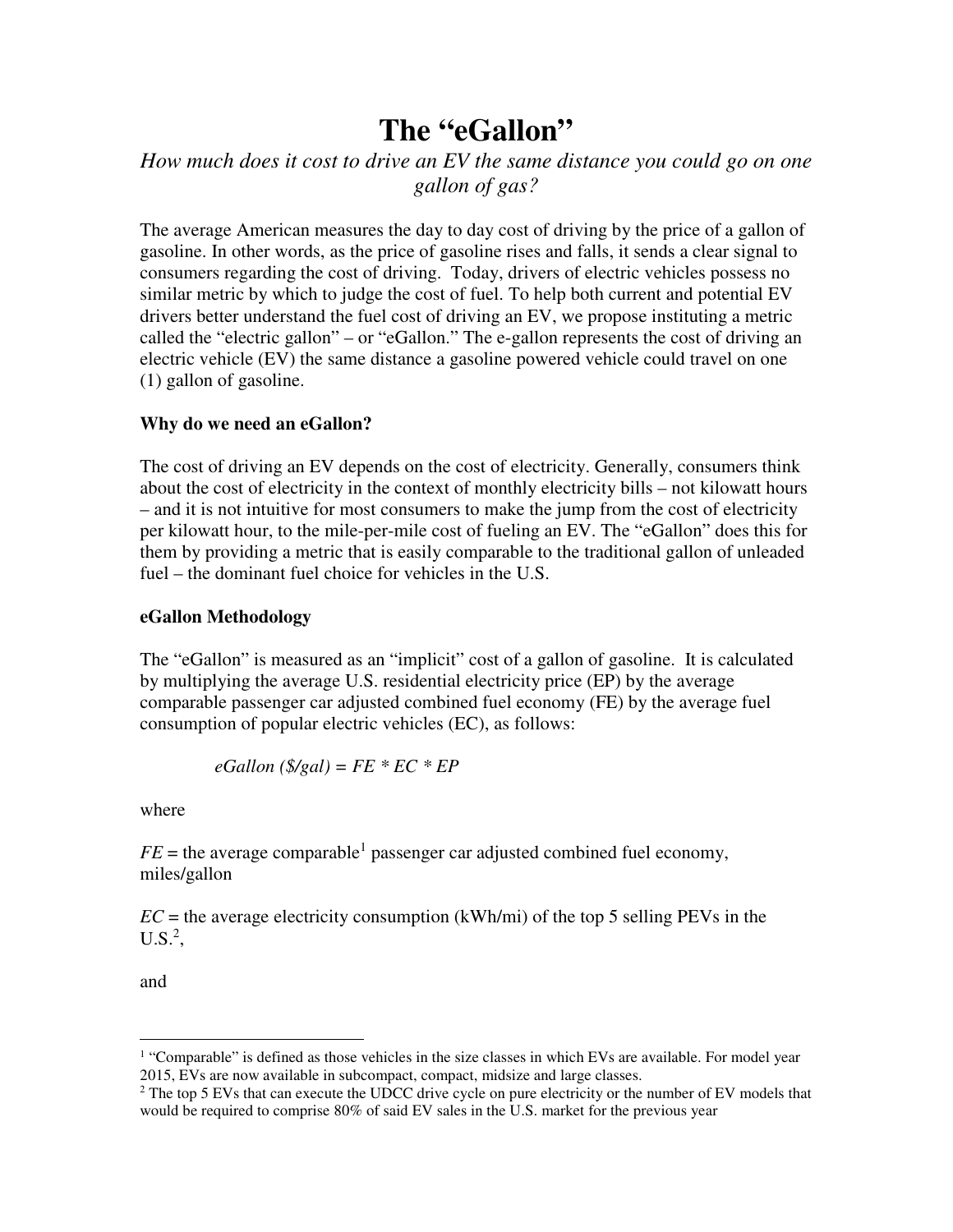$EP =$  the average U.S. electricity price,  $\frac{\text{S}}{\text{K}}$ Wh.

For instance, if the average 2015 passenger car adjusted combined fuel economy, mi/gal<sup>3</sup> is 27.9 mi/gal and the average efficiency for the top selling U.S. EV brands in  $2015<sup>4</sup>$  is .326 kWh/mi, the price of an eGallon would be:

 *27.9 mi/gal \* .326 kWh/mi \* .1269 \$/kWh<sup>5</sup> = \$1.15/gal*

In other words, it costs about \$1 to drive an EV the same distance that an ICE vehicle can go on a gallon of gasoline.

As the EV market expands and fuel efficiency of ICE vehicles changes, "eGallon" numbers can be revised to provide consumers with more current information that will help them inform their purchasing and driving decisions.

#### **Helping consumers make smart choices**

The "eGallon" will allow consumers to make better choices regarding what vehicles they drive as it succinctly informs them of the delta between gasoline and electric fuel costs. As such, the e-gallon is a valuable tool for communicating one important benefit of electrification: cheap, stable fuel prices.

<sup>&</sup>lt;sup>3</sup> EPA Light-Duty Automotive Technology, Carbon Dioxide Emissions, and Fuel Economy Trends, October 2014.

<sup>&</sup>lt;sup>4</sup> This includes Tesla Model S, Nissan Leaf, Chevrolet Volt, BMW i3, and Ford Fusion Energi. . All fuel economy numbers are model year 2015.

<sup>&</sup>lt;sup>5</sup> Average price of electricity in 2015, according to the Energy Information Administration:

https://www.eia.gov/electricity/monthly/epm\_table\_grapher.cfm?t=epmt\_5\_3